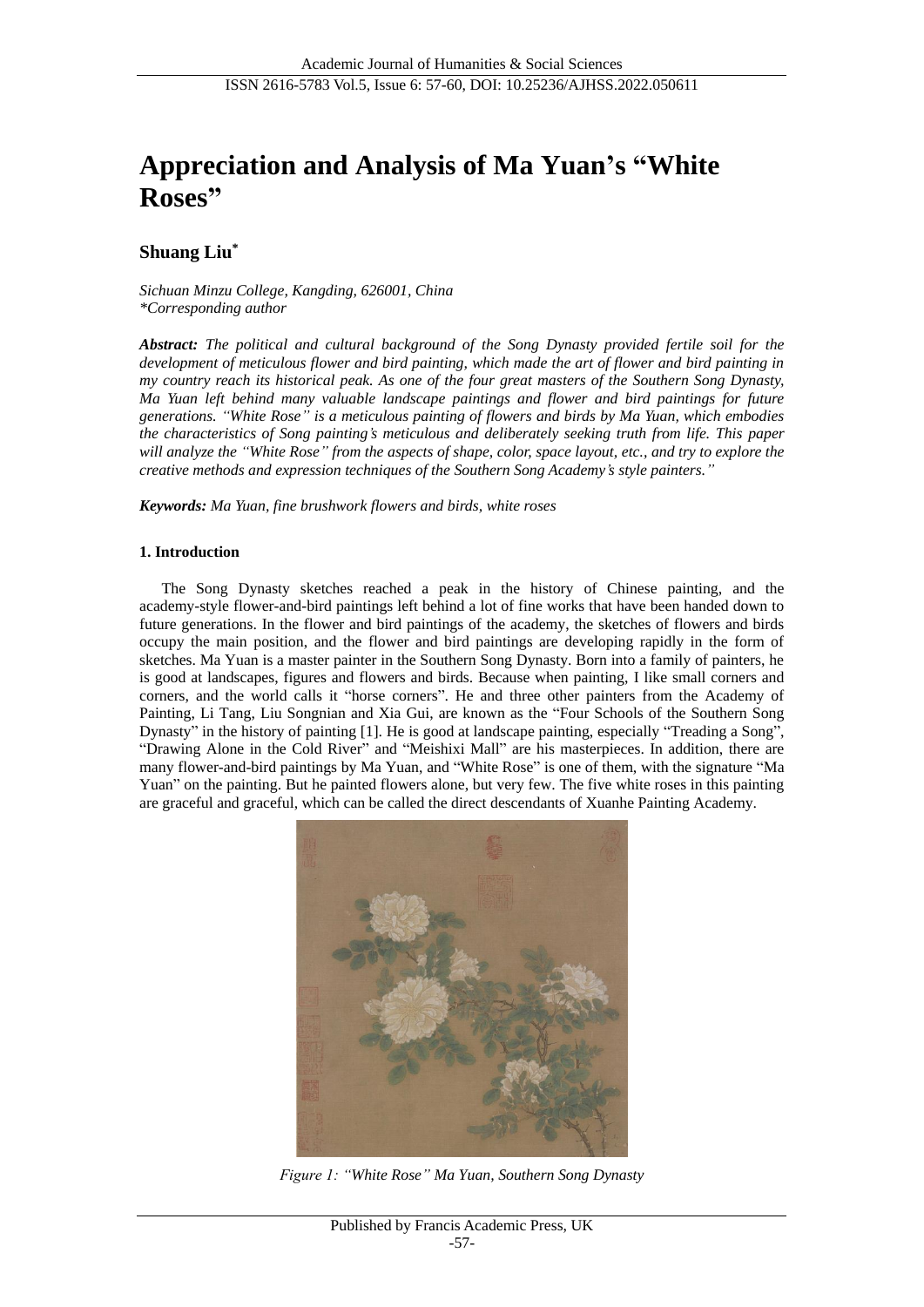# ISSN 2616-5783 Vol.5, Issue 6: 57-60, DOI: 10.25236/AJHSS.2022.050611

#### **2. "White Rose"**

"White Rose" is a sketch of flowers and birds by Ma Yuan in the Southern Song Dynasty. It is painted with fine brushwork on silk, 26.2 cm in length and 25.6 cm in width, and adopts the method of breaking branches. In the whole painting, five huge roses are painted, surrounded by green branches and leaves, which are lush and dazzling. Five blooming white roses are distributed on both sides of the main branch from near to far, making the picture look more balanced. The painter outlines the shape of the flower with a line pen, smudges the petals with white Chinese painting paint, and paints the branches and leaves with green. The trunk of the flower branches stretches from the lower right to the upper left. Although the whole picture only shows white roses and branches and leaves, under Ma Yuan's ingenious arrangement, it appears to be full of vitality. In the lower right corner of the whole picture, there is Ma Yuan's inscription, and the inscription is "Ma Yuan" and the seal of the Qianjian collection.

#### **3. Outline with pen and brush to describe God in shape**

"Art comes from life", and the experience of nature and life is the source of artistic creation. The flower and bird painters of the two academies observe flowers and birds meticulously, pursue realism and precision, and pay attention to poetic expression. As recorded in "Xuanhe Paintings", "Zhao Miaoyu is good at painting tigers, not only in its shape, but also in a wonderful rhythm. Although it is full of qi and loses its shape, although he has business, he often looks like a dog [2]." Sketching is the foundation of painting. In Chinese painting, sketching emphasizes "depicting the spirit with the shape", not only focusing on the shape of the object, but also focusing on its spirit. The establishment of the Song Dynasty Painting Academy provided a good humanistic environment for the creation of flower and bird paintings. As a painter in the Southern Song Dynasty, Ma Yuan had enough time and sufficient conditions to concentrate on observing the flowers and trees in the four seasons, birds, animals, birds and fish in the royal garden. growth characteristics. In the process of sketching, the painter's depiction of real things is the result of continuous refinement and summarization. It does not mean that when you see what things look like, they draw them as they look. They do not just show the original appearance, but through their own experience. Summarize it in the form of expression on the screen. Li Lai's "De Yuzhai Paintings" commented on Xu Xi's "Crane and Bamboo Picture": "Recently, when painters made feathers, they focused on sparse and detailed work. Although one feather looks similar, the body may not be complete. The complex and sparse rendering, the distribution of various colors, and the reflection of the belt, the true state of the business, all have it, and it can't be like this unless it is wonderful [3]." This comment is intended to advocate that when sketching from life, attention should be paid to the business and real state of objects to achieve the realm of creating wonderful nature.

The lines of gongbi painting also play a vital role in the whole gongbi painting. The development of gongbi flower and bird painting to the Song Dynasty of the Five Dynasties, Huang Quan, Xu Xi, Cui Bai, Zhao Chang and other painters not only enriched the performance of gongbi flower and bird painting, but also In-depth exploration of the "line" in the fine brush painting of flowers and birds was carried out. In the Five Dynasties period, the meticulous painting of flowers and birds has appeared in various forms such as "hook and fill method", "outline method" and "boneless method". The aesthetic requirements for lines have also been improved, and the theories of "cone painting sand", "folding hairpin strands", and "house leak marks" have been proposed. The use of lines in meticulous flower-and-bird painting developed in the Song Dynasty was more expressive, and it also had the characteristics of writing, which connected painting with the spirit and gave life to the painting objects. Judging from the line changes in "White Rose", straight lines, curved lines and oblique lines are applied between the leaves, and the scattered and overlapping lines enrich the space of the entire composition. At first glance, it is a straight branch, the curve is the cross distribution of the flowers, and the diagonal line is that the entire white rose extends from the lower right to the upper left. The thick lines of the branches are combined with the thin lines of the petals. The thick lines are vigorous and powerful, the thin lines are lively and meticulous, and the thick, dense, horizontal and vertical lines form a visual rhythm. The real feeling of the lines and the integration of the dry and wet shades of the ink color of hooking, streaking, chapping and dyeing enhance the texture of the lines.

"White Roses" expresses a sense of unity in thought, and the branches and leaves in the painting contrast with the flowers. When drawing the branches and leaves of the white rose, I use lines of different thicknesses to outline, the thickness is even, and the shades show regular changes. The outline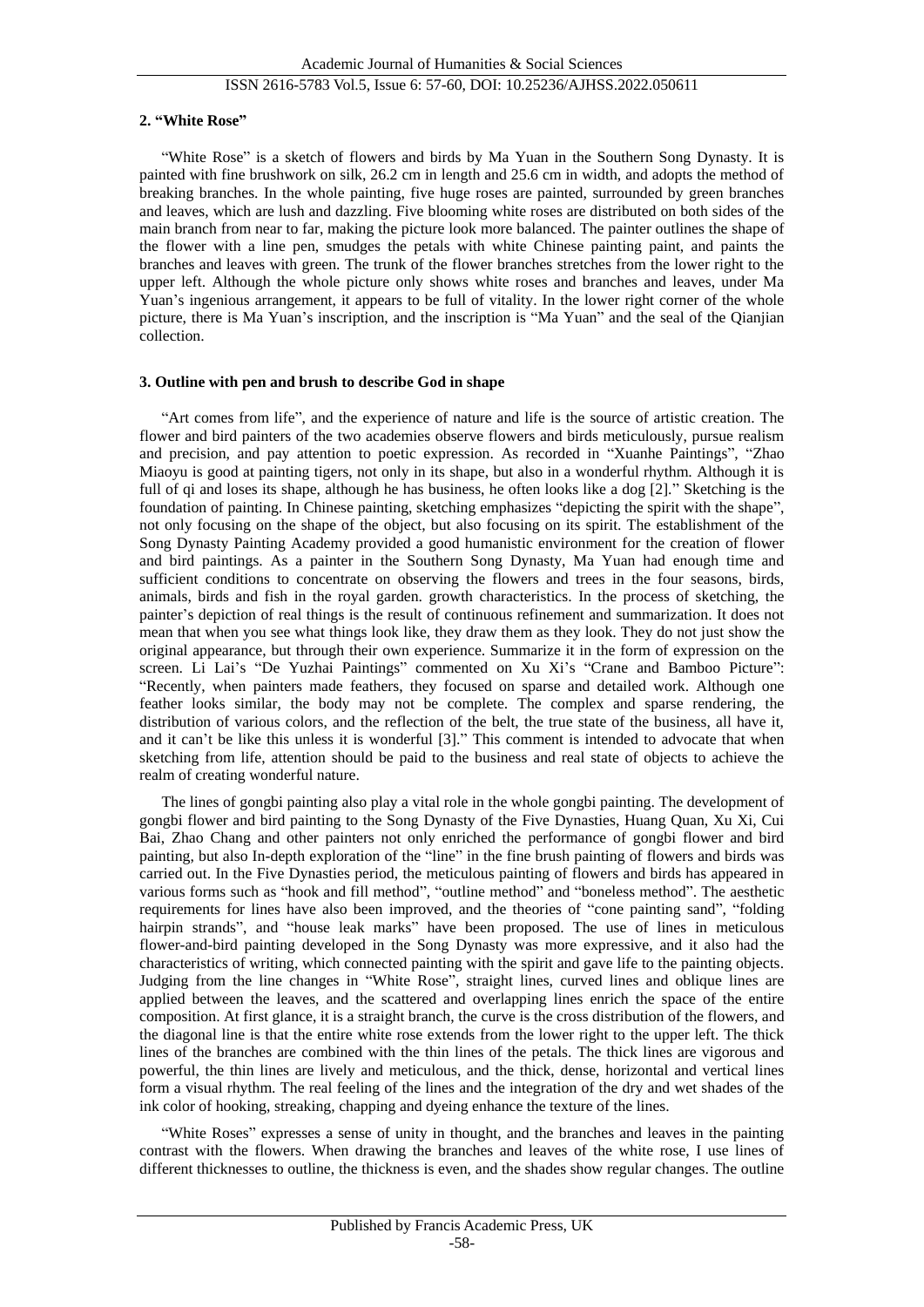of the white rose flower is to use precise, meticulous, tight and smooth lines to fully shape the posture of the flower and give the white rose life. Ma Yuan's "White Rose Picture" captures these characteristics, depicting the fresh, elegant, soft and gorgeous appearance of the white rose in its prime, which is extremely expressive.

## **4. Color rendering, suitable shades**

The flower-and-bird painting of the Song Dynasty Academy of Painting has made some innovations on the basis of inheriting the tradition of "outlining and filling in color and rich in purpose"[4] in the Five Dynasties. The painting style of the Southern Song Dynasty became "concise and comprehensive", focusing on sketching and composition forms. In order to highlight the bold interception of the main body of the picture, a large area of blank was used to create a simple and elegant style, which is more poetic and picturesque, such as Ma Yuan's "White Rose".

White roses belong to the Rosaceae family, erect shrubs, hi light, and have strong vitality. There are often unequal hook-shaped prickles on the branchlets, and the leaves are small and sparse, with 5 or 7 pieces; the shape of the leaves is broadly oval or ovate. The flowers are white and arranged in corymbs. The petals are single and double, and they are fragrant.

From the aspect of color, Ma Yuan used the contrasting relationship of colors. The whole painting is dominated by warm tones, with white, green and ochre on the base of yellow silk. The color combination is soft and gives the viewer a warm feeling. The five white roses in the painting are huge, luxuriant and dazzling. In order to highlight the flowers, the flower heads of the front flowers are pressed against the leaves, and the leaves are slightly heavier than the flowers. Ma Yuan smudges the petals with white powder, the branches and leaves with different shades of green, and then smudges the branches with ochre and ink. The layers of smudges, the softness of white and yellow, the interweaving of green and ochre, and the control of the basic adjustment of the picture in warm tones, it can be seen that the painter has a warm and positive attitude in his heart.

## **5. Spatial layout, combining dynamic and static**

The white roses in Ma Yuan's "White Roses" have their own postures. The five roses have different postures and are displayed in the most beautiful posture. The completeness of the objects in the whole picture has flowers, leaves, and light. In the picture, the petals have a clear and clear general direction, some are facing the sun, and some are backlit. There are obvious changes in the ups and downs of the petals, some blooming and some shrinking. Partial enhancements were made to the roses, focusing on painting a few large roses, which made people's eyes shine. The five flowers are occluded in the picture, and the focus is on the front large flower with a small flower next to it. There is a flower on the top of this big flower that is slightly biased, and the flowers at the back are all covered by leaves, and how many branches and leaves each flower is equipped with is also quite elegant. The direction of the leaves is also different, whether it is left or right, basically the direction of each bunch of leaves is different. The branches and leaves under the flower head stretch out, hold the flower head firmly, prevent the flower head from falling down, and make the flower branch tend to balance. Ma Yuan fully considered the density relationship between flowers and leaves. The two fuller flower heads on the left side of "White Rose" are only matched with a few leaves, while the two small flowers in the lower right corner are made with very dense leaves. Occluded to fill the sense of weightlessness in the lower right corner. Contemporary painter Su Baijun once said, "If entities and spaces are only natural arrangements and lists in life, the entire schema lacks a sense of composition, and can only reflect objects in a dull manner without touching artistic power [5]."

From the perspective of spatial comparison, the whole picture can be roughly divided into three parts in terms of area, the first part is the yellow of the background, the second part is the white of the rose, and the third part is the green of the leaves. Ma Yuan only used the three colors of yellow, white and green to show the graceful appearance of five roses, a scene full of vitality. The two roses located in the lower right corner of the whole picture are relatively small, and the distance is relatively far; the three roses that go from the lower right corner to the upper left corner are the roses occupying the largest area in the whole picture, in terms of distance. The distance between the three flowers is also relatively close, and the leaves are also a little less than the whole picture, which is closer to the center of the picture. The third flower from the bottom to the top is in full bloom, which is different from the flower hidden behind the leaves. The two flowers are open and closed, forming a contrast, which